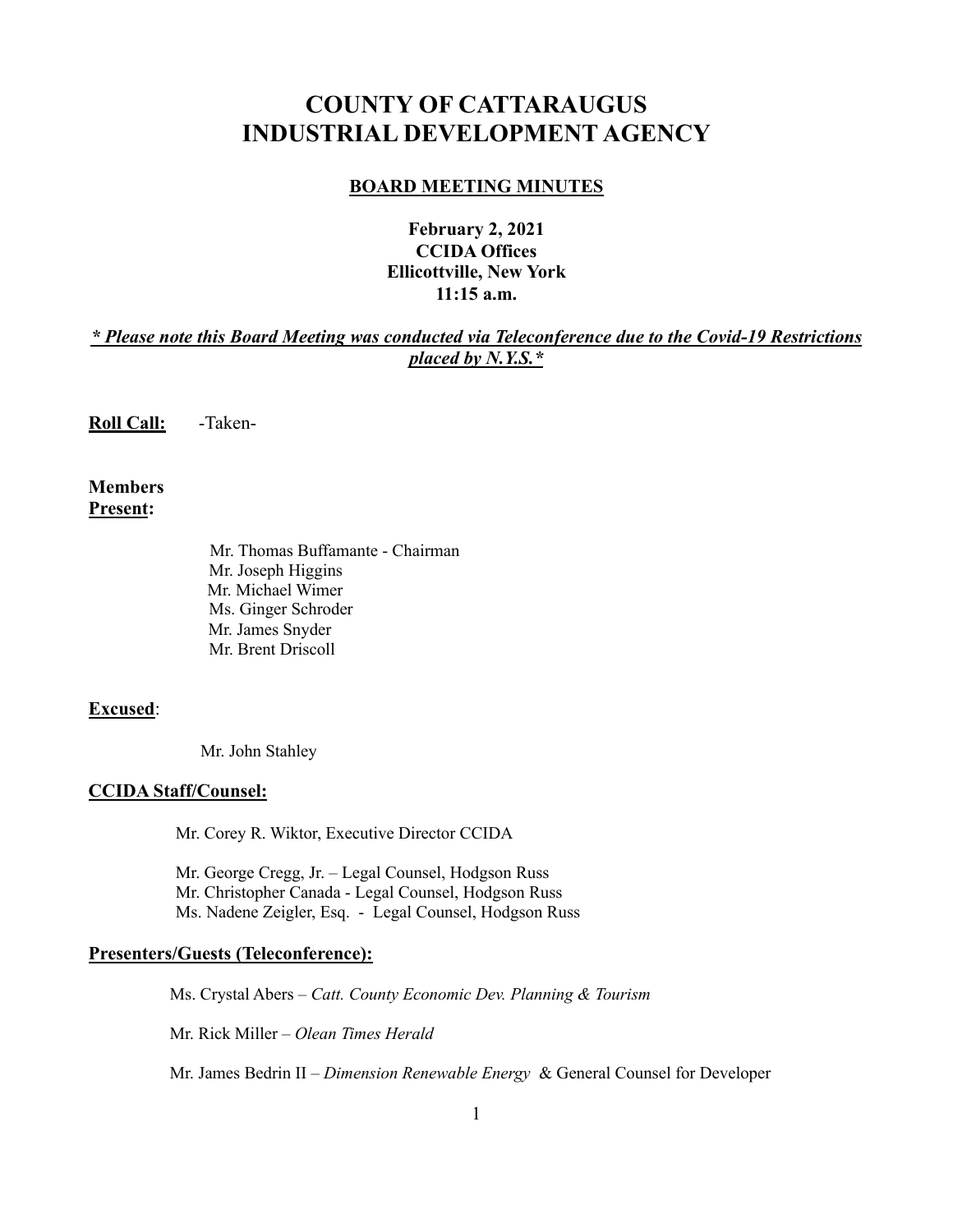Chairman, Thomas Buffamante called the meeting to order at 11:16 a.m.

A roll call of the Board of Directors of the CCIDA was taken Mr. Buffamante, Mr. Higgins, Mr. Wimer and Ms. Schroder, Mr. Driscoll and Mr. Snyder were present. Mr. Stahley was excused.

#### **APPROVAL OF MINUTES:**

**A Motion** was made by James Snyder with a second by Joseph Higgins to accept the January 8, 2021 CCIDA Board Minutes as prepared. **Motion Carried**

#### **\*New Application/Project\***

#### **-Otto CSG 1, LLC:**

Dimension Energy out of Atlanta, Georgia is proposing to construct a 5.0 MW Community Solar Installation in the Town of Otto. The proposed project is located at 9350 Dunkleman Hill Road in the Town of Otto, Cattaraugus County. **The Town of Otto did include a letter of support to the IDA Board.** Project maps and additional project information were included within in Board packet for your review. **-Total project cost/investment of: \$8,500,000 (+,-)**.

Mr. Wiktor stated that this project is a Community Based proposed Solar Project located in the Town of Otto. Corey has also spoken to the Town Supervisor and to the Town Board as well in regards to this proposed project. The Project name is Otto CSG 1, LLC, this project footprint is approximately 33 acres in size. This parcel already gone through the SEQR Process with the Town of Otto acting as Lead Agency. Mr. Wiktor stated that the Negative Declaration was completed back in December 2020. Mr. James Bedrin II who is the Project Development Manager from Dimension Energy was on the conference call to answer any questions the CCIDA Board may have in regards to this particular project. At the current time Dimension Energy has approximately 600 MW of projects in the works with most of them being in New York State. Mr. Bedrin advised the Board that Dimension is currently going through the permitting process and have asked the CCIDA Board for a PILOT and sales tax exemption for this Project. Mr. Bedrin stated that this is a Community based project therefor the Community around the project area can apply for a savings on their electric bills. This parcel is not very visible on cleared agricultural land and also surrounded by forest. This Solar Project is approximately 1,000 ft from the closest public road and is planned to provide about 1,000 homes in the surrounding Community. James Snyder asked if the cost of building the Solar projects have increased, decreased or remained the same? Thomas Buffamante asked if the cost of the individual solar panels have decreased or remained the same. James Bedrin said that there has been no significant decrease in the cost of the panels. Corey Wiktor asked what the lead time is in ordering the panels and racking systems to install these Solar Projects. James Bedrin said that they order their materials by individual Project and the lead time is approximately six (6) months.

#### **RESOLUTIONS:**

**A Motion** was made by James Snyder, seconded by Joseph Higgins, **RESOLUTION AUTHORIZING THE EXECUTIVE DIRECTOR OF COUNTY OF CATTARAUGUS INDUSTRIAL DEVELOPMENT AGENCY TO HOLD A PUBLIC HEARING REGARDING A PROPOSED PROJECT TO BE UNDERTAKEN FOR THE BENEFIT OF OTTO CSG 1 LLC.** A Roll Call vote was taken, Mr. Buffamante, Mr. Higgins, Mr. Wimer, Mr. Driscoll, Mr. Snyder and Ms. Schroder voted yes. Mr. Stahley was excused. **Motion Carried**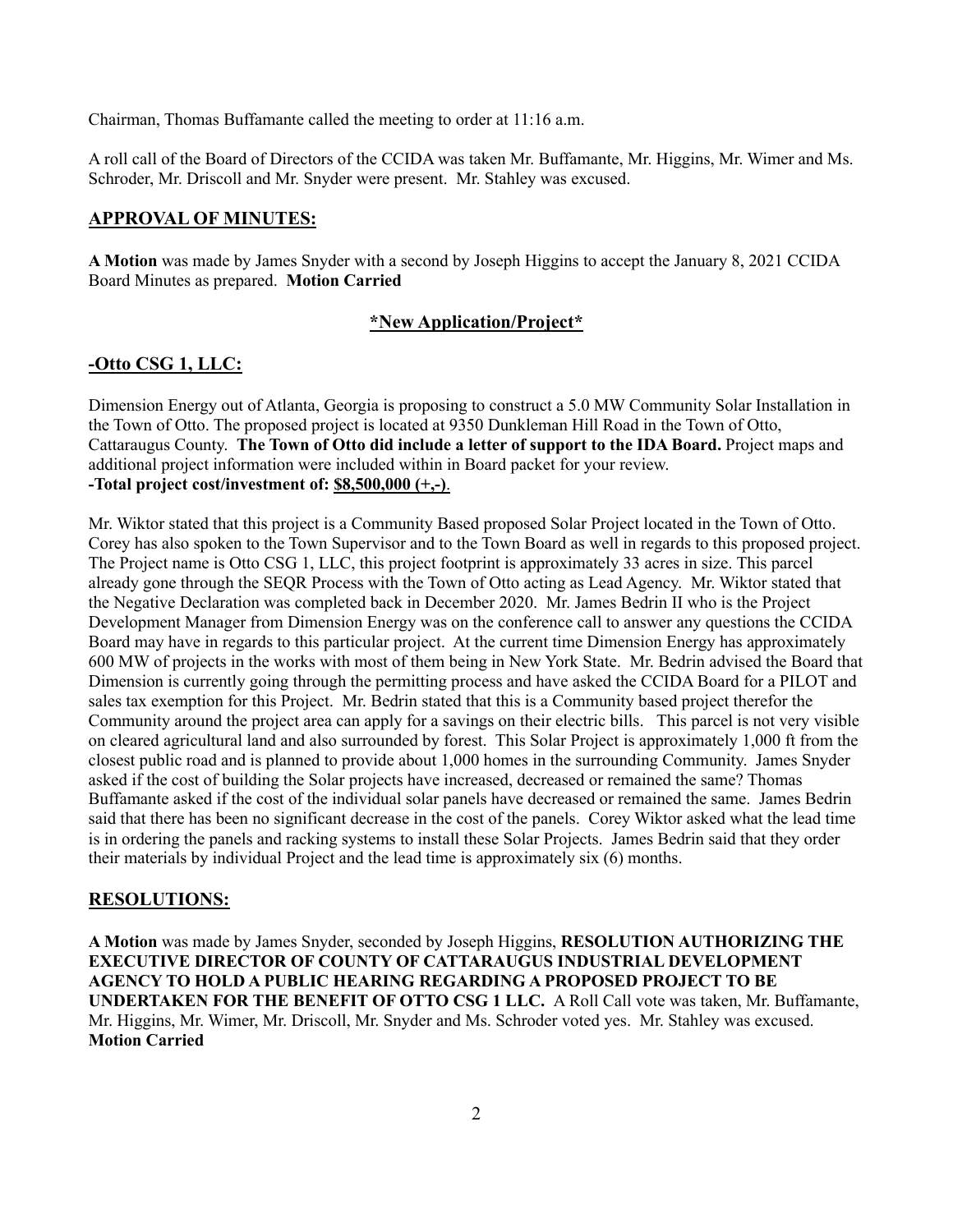**A Motion** was made by Michael Wimer, seconded by James Snyder, **RESOLUTION CONCURRING IN THE DETERMINATION BY THE TOWN OF OTTO, AS LEAD AGENCY FOR THE ENVIRONMENTAL REVIEW OF THE OTTO CSG 1 LLC PROPOSED PROJECT.** A Roll Call vote was taken, Mr. Buffamante, Mr. Higgins, Mr. Wimer, Mr. Driscoll, Mr. Snyder and Ms. Schroder voted yes. Mr. Stahley was excused. **Motion Carried**

#### **\*Resolutions from Prior Applications/Projects that are in Process\***

#### **(#1.) Win Sum Ski Corp.**

Win Sum Ski Corp. submitted an application to the CCIDA at the December 8, 2020 Board of Directors Meeting regarding their proposed 20-21 Winter Project. *A Public Hearing was held at the CCIDA Offices and also via conference call on January 14, 2021 at 10:00 a.m.*

The Minutes from the Public Hearing were included in the Board of Directors packets for Board Members review. For the record, no one was in attendance at the Public Hearing, nor did the Agency receive any comments, prior to or after the hearing.

Mr. Wiktor stated that Win Sum Ski Corp. has been having an exceptional Winter with the Resort and the tubing park being booked days in advance. This year has been a challenge complying with the restrictions that Covid 19 has placed on businesses in New York State, however Win Sum Ski Corp. has risen to the challenge and has made things work. Their employment numbers have remained steady with no significant change in the number of full-time employees. This project is approximately \$4.1M with a sales tax savings in the \$300,000 range. Mr. Wiktor also mentioned that as in past projects that local labor is being used as much as possible to complete this Project.

#### **Resolution:**

**A Motion** was made by James Snyder seconded by Joseph Higgins **RESOLUTION AUTHORIZING EXECUTION OF DOCUMENTS IN CONNECTION WITH A LEASE/LEASEBACK TRANSACTION FOR A PROECT FOR WIN-SUM SKI CORP. (THE "COMPANY")** A Roll Call vote was taken, Mr. Buffamante, Mr. Higgins, Mr. Wimer, Mr. Driscoll, Mr. Snyder and Ms. Schroder voted yes. Mr. Stahley was excused. **Motion Carried** *(Mr. Buffamante stated that his firm does do work for Win Sum Ski Corp., however they have no financial interest in the Company or this particular project. Mr. Wimer also stated that his bank does work with Win Sum Ski Corp. however, they have no financial interest in the Company or this project.)*

#### **\*County of Cattaraugus IDA – Policy Review – Commercial Wind Projects:**

We have included a copy of the current *CCIDA Wind Policy (UTEP)* for the Board Members to review. We have also included a *"redline version*" and also the *Amended and Restated Eligible Projects Policy* to include changes to the Wind Projects, prepared by the IDA's Counsel for Board Review as well.

The Agency has started the process of updating our current Wind PILOT/Terms/Conditions, focusing on decommissioning, local laws, local support, the Article X Process etc. Several discussions have taken place on this topic, mainly addressing and updating the Agency's UTEP relating to commercial wind projects. Mr. Wiktor stated that the last time the Policy had any changes made to it was June 7, 2011 and with the Solar/Wind Projects that have been brought before the CCIDA Board, it was time to review and make any changes that are necessary.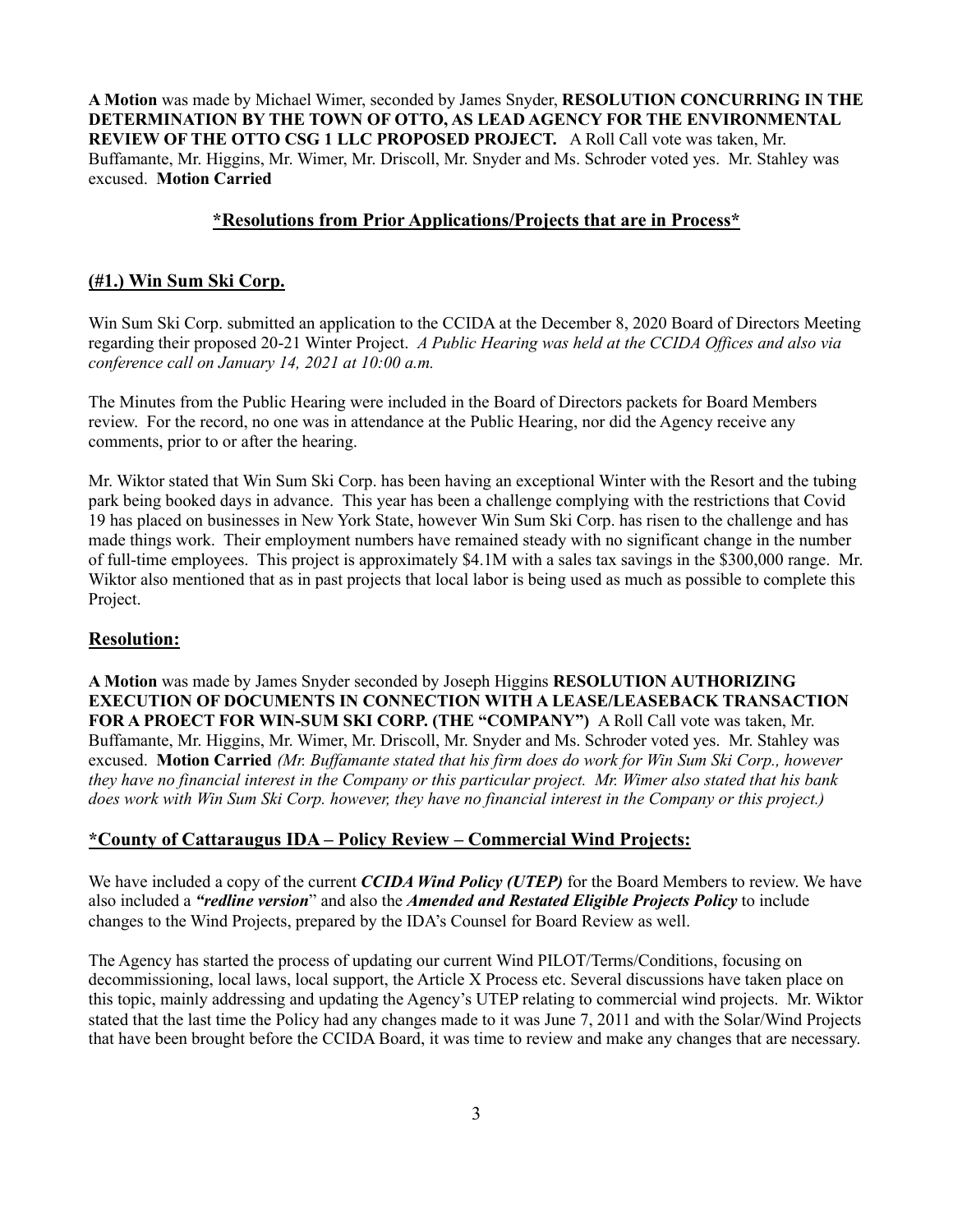Mr. Wiktor stated that up next is the Resolution that was brought before the CCIDA Board on January 8, 2021, at that time the Resolution was tabled. The changes that were discussed at the January 8, 2021 CCIDA Board Meeting have been incorporated into this new Resolution being brought before the CCIDA Board at today's meeting (February 2, 2021).

Mr. George Cregg, Jr. stated that the main item that is currently missing from the Uniform Tax Exemption Policy is that we would require a letter of approval from the hosting municipality and also from the County for any application to be accepted.

Mr. Wiktor advise the Board that he would put together some dollar amounts and figures for the next CCIDA Board Meeting. Mr. Wiktor stated that he has done extensive research and also contacted other IDA's in regards to what PILOTS they have issued for Wind PILOTS. Mr. Wiktor will use the information gathered to bring the CCIDA Board his recommendations at the March Meeting of the CCIDA.

Mr. Wiktor asked if anyone had any other comments in regards to this topic. If anyone thinks of any further comments please email Mr. Wiktor so that they can be incorporated into the language of the newly amended Eligible Projects Policy. The IDA is encouraging the Towns in Cattaraugus County to enact active Laws in regards to Solar and Wind Projects in their Communities. The IDA wants to encourage as much as possible for each Town to be Lead Agency for the SEQR Process in regards to any Projects in their Towns. The IDA does realize that not all Towns are willing to be Lead Agency for the SEQR Process and as the IDA can not require each Town to do this, it may fall back on the CCIDA to be Lead Agency on some of these Projects on a limited basis.

## **Resolution:**

**A Motion** was made by James Snyder seconded by Ginger Schroder **RESOLUTION APPROVING AMENDMENTS TO THE AGENCY'S POLICY REGARDING ELIGIBLE PROJECTS AND A RELATED AMENDMENT TO THE UNIFORM TAX EXEMPTION POLICY.** A Roll Call vote was taken, Mr. Buffamante, Mr. Higgins, Mr. Wimer, Mr. Driscoll, Mr. Snyder and Ms. Schroder voted yes. Mr. Stahley was excused. **Motion Carried**

## **FINANCIAL REPORT:**

Mr. Wiktor reported that \$1,500.00 was received from Win Sum Ski Corp. for their Application Fee in December 2020. Mr. Wiktor did report that as of year end the Agency is in the black by approximately \$220,000 however, a few adjustments will be made when the final 2020 Audit is complete.

**A Motion** was made by Joseph Higgins, seconded by Michael Wimer to approve the December 2020 and January 2021 Financial Statement as submitted. A Roll Call vote was taken, Mr. Buffamante, Mr. Higgins, Mr. Wimer, Mr. Driscoll, Mr. Snyder and Ms. Schroder voted yes. Mr. Stahley was excused. **Motion Carried**

The Agency is also working on closing documents relating to eighteen (18) active projects at this time*. Furthermore, we should have 3 of these 18 projects close within the First Quarter of 2021; as these projects are in "Final Document" stage***.**

Mr. Wiktor stated that we recently revised the Budget for 2021 to reflect the adjustments to the salaries, fringe benefits and the addition of an updated phone system.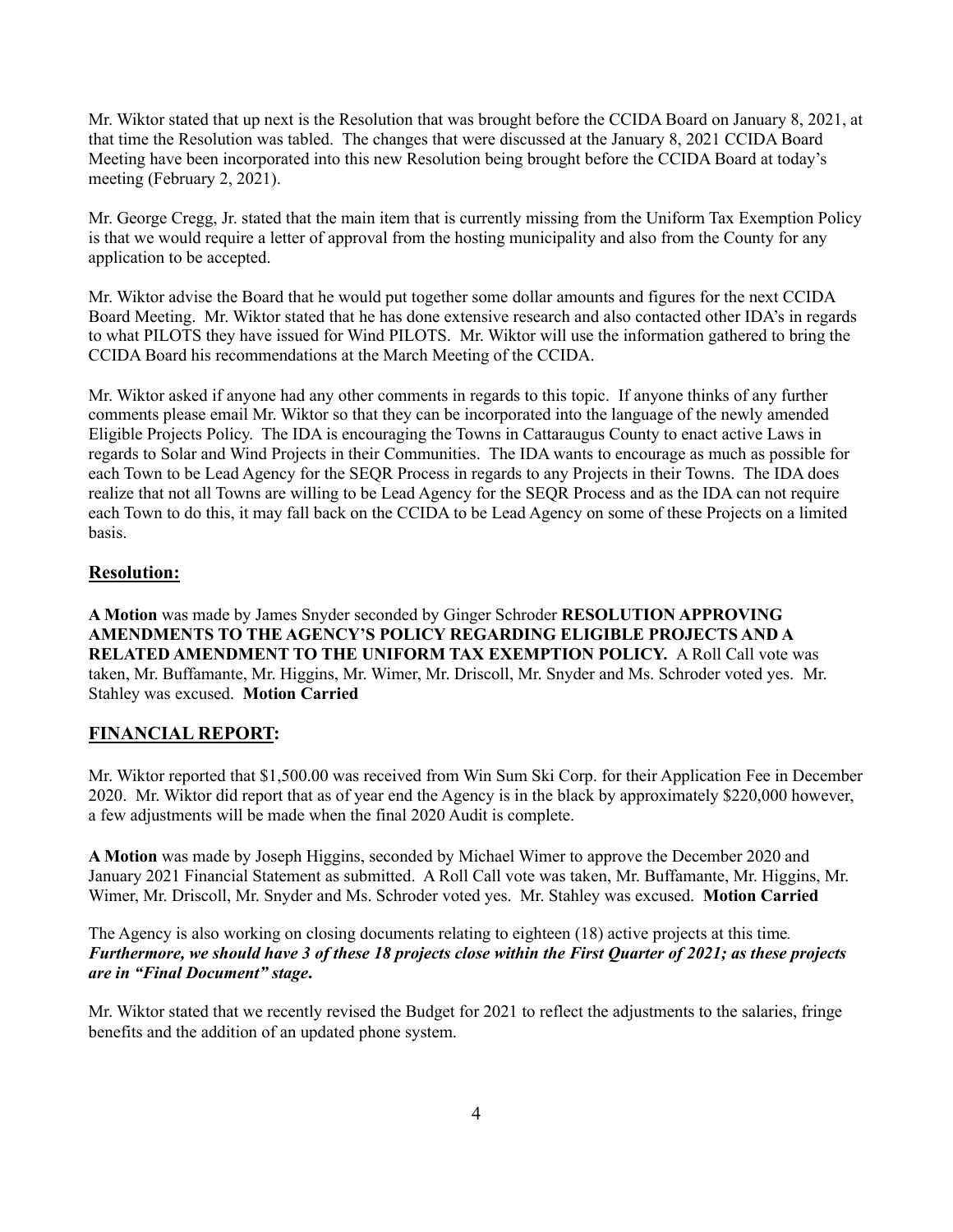**A Motion** was made by Brent Driscoll, seconded by James Snyder to accept the Adjusted 2021 Budget as submitted to the CCIDA Board. A Roll Call vote was taken, Mr. Buffamante, Mr. Higgins, Mr. Wimer, Mr. Driscoll, Mr. Snyder and Ms. Schroder voted yes. Mr. Stahley was excused. **Motion Carried**

Mr. Buffamante stated that the Members were provided in their packets the updated Investment Accounts which include the rates, maturity dates and balance as of 12/31/20. This report will be furnished on a Quarterly basis going forward. Mr. Buffamante did mention that the return on the CCIDA's investments have been driven down by the low interest rates of return.

Mr. Wiktor stated the Audit Committee met on Thursday, January 21, 2021 at 9:00 a.m. to discuss the 2020 Annual Audit. Members present at the Audit Committee meeting were Thomas Buffamante, Brent Driscoll, and Michael Wimer along with Denise Veloski and John Perry of Johnson, Mackowiak & Assoc. and staff members Corey Wiktor and Sandy Andrews. Mr. Wiktor mentioned that there was a slight increase of \$400.00 taking the Audit Cost from \$8,750.00 to 9,150.00, this was the first increase in several years. Denise Veloski has provided a wish list of documents required prior to performing the Annual Audit. The plan is to have one (1) person here to perform the Audit, as most of the field work will be performed at their offices.

**A Motion** was made by Brent Driscoll, seconded by Thomas Buffamante to approve the Audit Committee Meeting Minutes as presented to the CCIDA Board. A Roll Call vote was taken, Mr. Buffamante, Mr. Higgins, Mr. Wimer, Mr. Driscoll, Mr. Snyder and Ms. Schroder voted yes. Mr. Stahley was excused. **Motion Carried**

#### **\*Executive Directors Reports:**

#### **-Internal (IDA Meetings/Discussions):**

- $\checkmark$  Teleconference with Fibercel General Manager, Bob Schmick to discuss business updates and how things are going for them.
- $\checkmark$  Zoom meeting with Invest Buffalo Niagara to discuss a few 2021 initiatives and a few marketing ideas that we are planning jointly.
- $\checkmark$  A second meeting with a local real estate developer who is considering a Workforce Housing Project in the Ellicottville area. Future meetings have been set up, as the developer is working on purchasing the land for this proposed development. More to follow.
- $\checkmark$  Zoom meeting with Congressmen Reed and his Staff to discuss the newly passed Covid 19 Stimulus package.
- $\checkmark$  Discussed and met with a local merchant in Ellicottville who is planning on purchasing a new building in Ellicottville and how the IDA may be able to assist the project and investment.
- $\checkmark$  Met with Earl Wells from E3 Communications to discuss a possible new/update website for the Agency, and overall marketing project ideas that we may consider in 2021.
- $\checkmark$  Attended the monthly CCBDC Board meetings relating to small business loans within Cattaraugus County.
- $\checkmark$  Met with Paul Leone and David Mingioa (WNY IDA Director's) to review and discuss ways and policies that our IDA is assisting PILOT's related to commercial solar projects.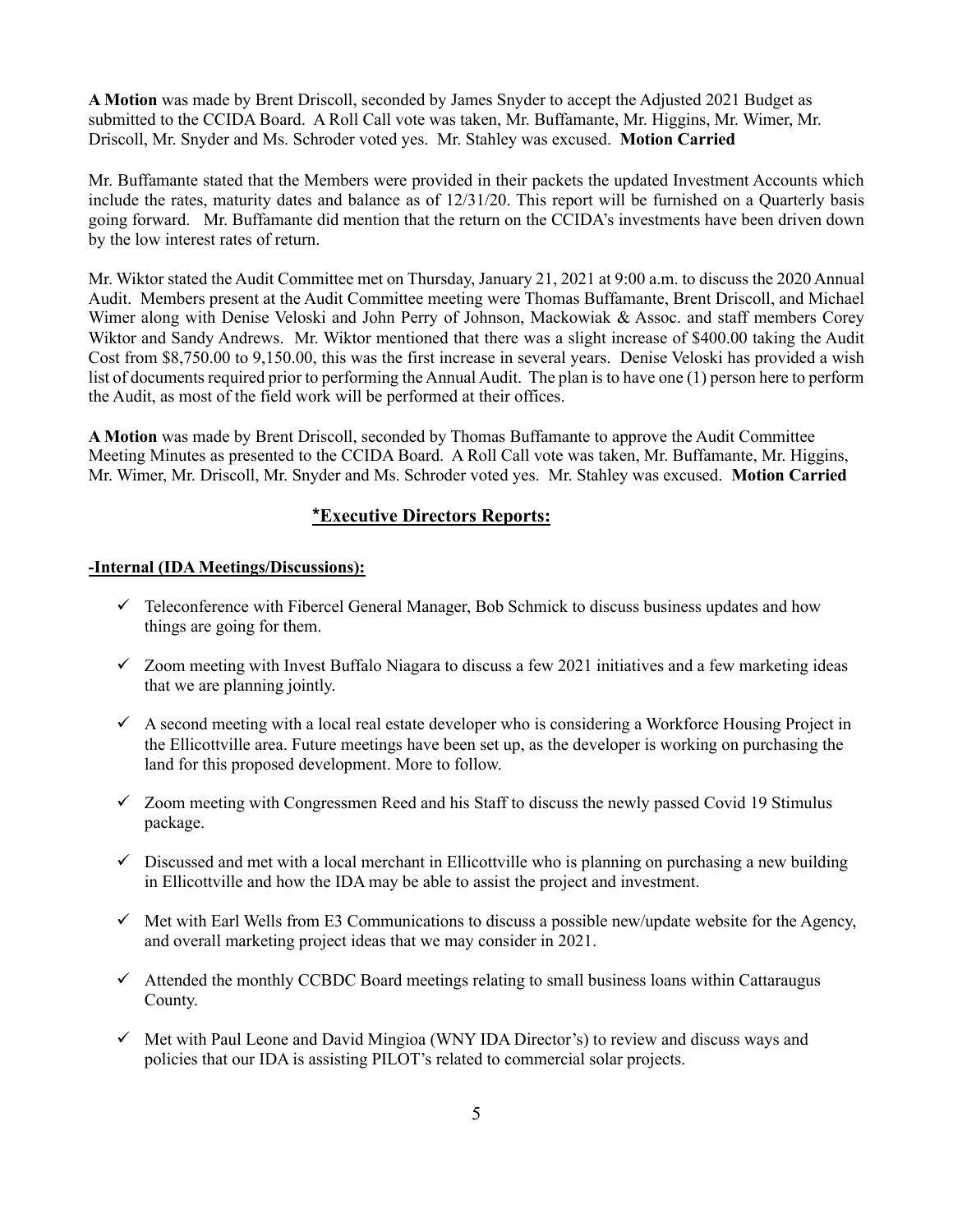- $\checkmark$  Attended the monthly Olean Business Development Board meetings, via Zoom.
- $\checkmark$  Met with Michael Giradini with Kinley Construction to discuss various potential projects that they are working on in 2021.
- $\checkmark$  Teleconference with a local construction Company who is working on a sizeable project with an out of state developer on a project in the Olean-Allegany area.
- $\checkmark$  Met with Lisa Worth from Worthy Pharmacy (active IDA Project) to visit her new operation in Olean, and see the much progress that she has put forth into her new business in the City.
- $\checkmark$  Met with Richard Zink from Southern Tier West to discuss a variety of topics related to economic development, ideas for 2021 and the WRC & STEDO Loan Funds and possible projects within the County.
- $\checkmark$  Teleconference with Doug Studd from the West Valley Hotel with respect to the status and update on his project in West Valley-new bar/restaurant.
- $\checkmark$  Attended the weekly Olean General Hospital Covbid-19 Calls for various updates.
- $\checkmark$  Met with John Stahley from Siemens Energy to discuss and updates along with IDA updates as well.
- $\checkmark$  Discussed a project with a Olean based Company on a repurposed Brownfield site. We could see an application to the IDA in 2021 relating to this proposed project.
- $\checkmark$  Met with a local couple that is considering a project in Ellicottville. This would be a family themed type project, in fact we have met twice relating to this, as well as had Richard Zink from STEDO on a call as well.
- $\checkmark$  Have had multiple conversation's and emails relating to an Ag related proposed project with an out a Company that is looking to bring a sizeable job to the County. We have additional meetings set up as well as discussed and reviewed a few proposed sites. More to come on this.
- $\checkmark$  Teleconference with a local area manufacturer who is still anticipating a sizeable investment in their business. Potential 2021 project as well. Fingers crossed as we have been working with this Company for 18 months.
- $\checkmark$  Attended the Western Region Loan Corp. Board meeting, via Zoom.
- $\checkmark$  Teleconference with a local (large) commercial real estate broker is seeking land and a building in WNY. I was able to offer up a few sites that could be a suitable option. Manufacturing type use. More to follow.
- $\checkmark$  Attended a Zoom meeting that relates to a local (Cattaraugus County) company who is pitching their business idea to an Angel Investor who is looking to back this proposed Ag project within the County.
- $\checkmark$  Took part in the Zoom meeting for the newly established Erick Laine Start-up Business Fund.
- $\checkmark$  Met with Eric Garvin for a lunch meeting to discuss various updates relating to Community Bank, NA.
- $\checkmark$  Met with Robert Murray from Harris Beach relating to various business updates and policies.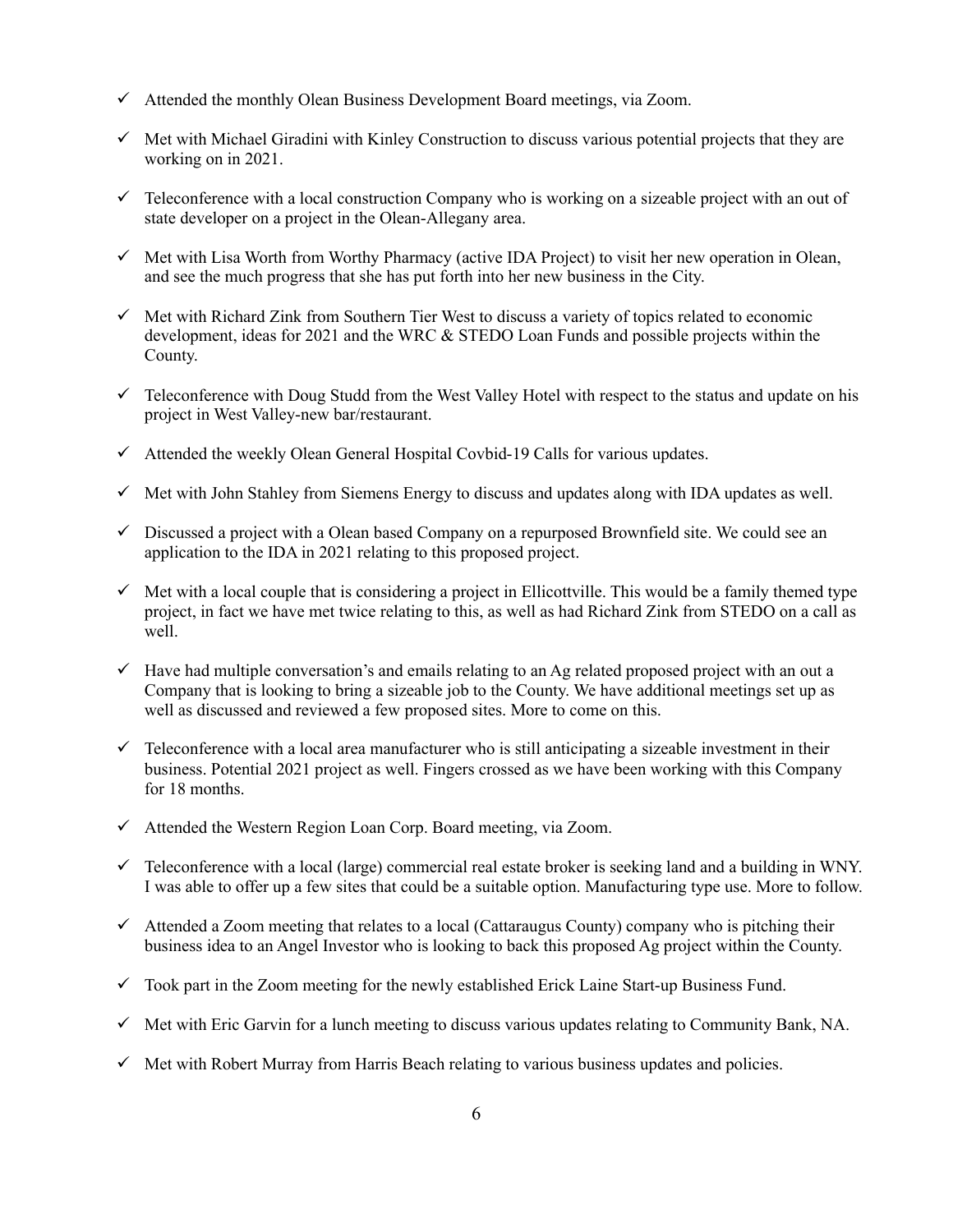- $\checkmark$  Met with Don Benson for a general update relating to a few proposed business ideas.
- $\checkmark$  Brownfield Tax credit meeting setup with Greg Sehr and his partners.

#### **-External (Points of Interest relating to the CCIDA):**

- ! **State of the State Address:** Recap of Governor Cuomo's State of the State Address. Various highlights are contained within this handout for your review.
- ! **NYSEDC:** New York State Economic Development Council Legislative Overview and Summary**.**  Federal Legislation and COVID Proposal**.** This packet/handout highlights key economic development proposals contained in the 2021 Budget that Albany will consider.
- ! **Buffalo Niagara Partnership**: "*2021 Advocacy Agenda".* An informational piece that the Partnership and its members are advocating and lobbying against relating to the proposed 2021 NYS Budget. Some key initiatives are in this piece.
- ! **Camoin Associates Article** "*Featured Indicator: State Business Tax Climate Index*". An informational piece relating to how NYS ranks against other states in the Union and the climate of taxation. A telling report.
- ! **JCC Feasibility Study**: Final Report Presentation held on January 22, 2021 from 2:30 4:00 p.m. via WebEx. The IDA took was asked to take part in this study relating to renewable energy and its proposed workforce models and how JCC can be a player in this arena. The final report will be issued shortly, and we will send to the Board for their review.
- ! **Jamestown BPU**: "Jamestown Board of Public Utilities to Advance Climate Technology Manufacturing in Western Southern Tier". We were asked to take part in this study relating to proposed renewable energy projects in the Southern Tier.
- ! **Olean Times Herald Article**: "*Company proposing 65-acre Solar Farm in the Town of Salamanca".* A Pennsylvania Company is proposed to build a 21.6 MW Solar Farm on 65 acres in the Town of Salamanca. Mr. Wiktor stated that there are some neighbor issues that need to be worked out before this project can proceed forward.
- ! **WNY Venture Association**: Western New York Venture Association Forum (online) January 27, 2021, Corey is registered for this event. We are discussing a proposal from a local Cattaraugus County business that is pitching their idea to WNY Investors.
- ! **NYSEDC:** *2021 NYSEDC Board meeting being held on Tuesday, Jan. 19, 2021 from 2 – 3:30 p.m.* 2021 NYSEDC Economic Development Conference being held Virtually on *January 20 & 21.* Featured Session is Site selection trends, industries, and Community Development.
- ! **Olean Times Herald Article:** "*Crawford's priorities: Bring millennials home, balancing budget".* A great idea from Aldermen Crawford on this initiative. The IDA will be partnering on this thrust to bring "Oleanlanders" back home!
- ! **Small Business Development Center:** Have been invited to join staff meeting by Courtney Curatolo the Director of the Small Business Development Center via Zoom meeting to discuss and review the IDA's programs to assist business development.